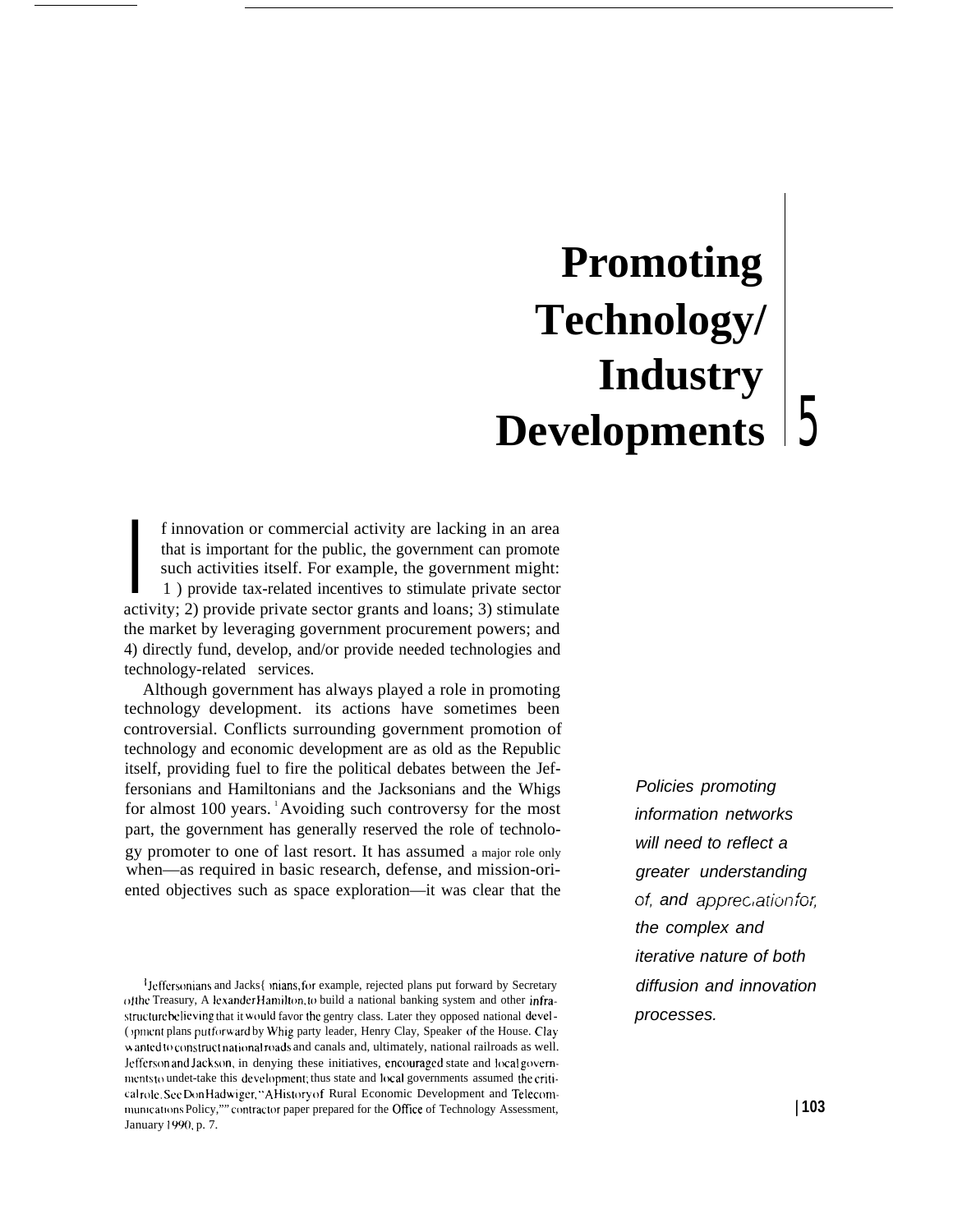private sector would not do so.<sup>2</sup> Even when providing the funding and setting the research priorities, the government has generally delegated the task of actually performing the work to private sector organizations.<sup>3</sup>

Today, the federal government invests more than \$70 billion in research and development. This investment is comparable to, and sometimes higher than, the amounts spent by other countries. <sup>4</sup>Most other governments, however, conduct R&D to achieve commercial goals; in the United States, approximately two-thirds of all government-sponsored R&D is for military purposes. In a knowledge-based, global economy, this difference in emphasis may greatly disadvantage the United States. As a result, efforts are now under-

way to shift the R&D orientation from defense to economic growth and competitiveness, from basic to applied research, and from public to private sector involvement.<sup>6</sup>

Moving toward more commercially oriented R&D will present a number of challenges, however. <sup>7</sup>Better criteria will be required for determining why some technologies merit greater support than others.<sup>8</sup>Decisions must also be made about the appropriate amounts of funding and how funds can be most effective1y deployed. These quest ions will likely be difficult to answer because the relationships between R&D, technology diffusion, and innovation are not well understood.<sup>9</sup>More often than not, choices about the type and amount

<sup>3</sup>David Mowery and Nathan Rosenberg, *Technology and the Pursuit of Economic Growth* (Cambridge: Cambridge University Press, 1989), p. 128.

4 According to Cohen and Noll: "Government now accounts for about 45 percent of total R&D in the United States; in most other advanced, industrialized economies the share of government in total R&D varies from 36 percent (Germany) to 54 percent (Italy). The primary exception is Japan, where only 20 percent of national R&D is paid for by government; however, this figure is misleading because of the coordinating function of the government." Linda R. Cohen and Roger G. Nell, "R&D Policy," Center for Economic Policy Research, Publication No. 298, Stanford, CA, August 1992, p. 11.

 $5$  See Harioff Grupp, "Efficiency of Government [intervention in Technical Change in Telecommunications: Ten National Economics Compared," *Technovation, vol.* 13, No. 4, 1993, pp. 192-193.

6<sub>See</sub> Lewis M. Branscomb (cd.), *Empowering Technology: Implementing a U.S. Strategy* (Cambridge, MA: The MIT Press, 1993), p. 8. See also, Linda R. Cohen and Roger G. Nell, "Privatizing Public Research: The New Competitiveness Strategy," Scientific America, forthcoming, 1994. With respect to the need for such a policy shift, see John Alic et al., Beyond Spinoff: Military and Commercial Technologies in a Changing World (Boston, MA: Harvard University Press, 1992); and Nathan Rosenberg and W. Edward Steinmueller, "Can Americans Learn To Become Better Imitators," Center for Economic Policy Research, CEPR Publication No. 117, Stanford University, Stanford, CA, January 1988.

7 For an in-depth discussion, see U.S. Congress, Office of Technology Assessment, *Defense Conversion: Redirecting R&D*, OTA-ITE-552 (Washington, DC: U.S. Government Printing Office, May 1993).

8 Responding, in part, to these problems, the National Competitiveness Act of 1993 includes a title, called "Critical Technologies," which authorizes the Department of Commerce to develop a formal process of technology 'benchmarking' whereby the scientific and technological capabilities of American firms would be compared to those of other nations. Branscomb, op. cit., footnote 6, p. 20.

<sup>2</sup> Road-building is an example. During President Truman's Administration, road-building failed to keep paCe with increased road use. There was no consensus about the federal role. Rural Senators Milton Young (ND) and John Stennis (MS) sponsored increases inroad appropriations, including \$100 million for farm highways. However, at the same time, the U.S. Chamber of Commerce opposed faml highways, characterizing them as "national socialism." President Truman cutback on road construction during the Korean War, even as road use was sharply rising. It was only after President Eisenhower justified federal support for highway construction on national defense grounds that a federal road-building program really took off. See Mark H. Rose, *Imerstate Express Highway Po/itics, 1941-1956* (Lawrence, KS: The Regents Press of Kansas, 1979).

<sup>9</sup> Asnoted by Cohen and Noll: ".. designing efficient R&D policies is quite difficult and requires trading off several conflicting objectives. There is a relatively strong case for supporting fundamental R&D that broadens society's broad technological base and widely disseminating the results to maximize their spillover value; however, one must guard against policies that are too disconnected from technical application or that, due to lack of profitability to the innovator, are not attractive to those who might apply the results. Likewise, substantial efficiencies are theoretically possible from targeting particular types of technologies for assistance; however, as a practical matter, the government may not be able to identify them to confine support to the most promising areas and to manage them efficiently." op. cit., footnote 4, p. 8.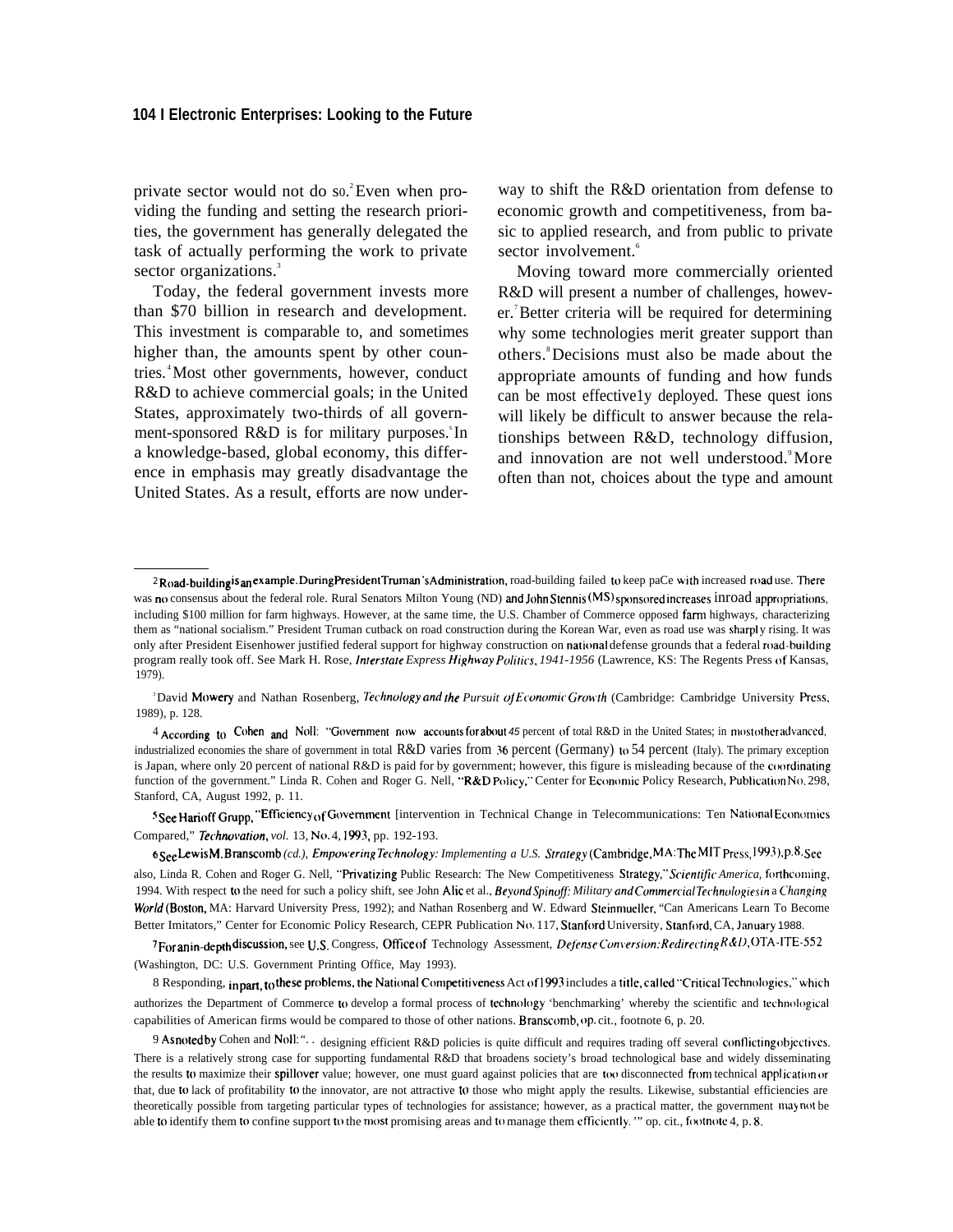of R&D and support for technology diffusion will need to be determined on a case-by-case basis.<sup>10</sup> In these circumstances, there is a danger that such choices will be based on political rather than economic rationales.<sup>11</sup>

Communication and information technologies have genrally been high on the list of technologies meriting government promotion. Viewed as essential to defense efforts, these technologies have benefited from consistent Department of Defense (DOD) support since World War II. Recognizing that communication and information technologies constitute a national infrastructure, the government has also backed their development, providing venture capital and other incentives when private capital was unavailable. When required, the government has even done the job itself. $12$ 

In the past, the government fostered the building of canals, railroads, and highways. Today, many people believe it should more aggressively promote the information networks required to support economic commerce.<sup>13</sup> Policies designed to meet such objectives should not necessarily be modeled on the past, however. Today, such policies will need to take into account the many technological, economic, and social changes that have taken place - in particular, the advances in and convergence of communication and information technologies, the conversion from a defense economy to a peacetime one, the privatization of the infrastructure, the globalization of the economy, and the rise of multinational networking providers. Policies promoting information networks will also need to reflect a greater understanding of, and appreciation for, the complex and iterative nature of both diffusion and innovation processes.

## **OPTION A: Use Tax Incentives To Foster Private Sector Developments**

The government can stimulate electronic commerce by encouraging the development and diffusion of innovative technologies and business processes through the use of tax incentives such as tax credits, tax writeoffs, and/or accelerated depreciation schedules. By lowering the costs of technology research, development, and deployment, such mechanisms are intended to stimulate private sector activity.

Unlike technology-push strategies, which rely on government promotion of technology to create a market, tax-related incentives are designed to work indirectly through the marketplace. These measures allow private firms to control their own investment decisions. Because they are relatively simple to administer, they require little government bureaucracy.<sup>14</sup> In a market-oriented society

**10 See Nathan Rosenberg, Inside the Black Box--Technology and Economics (New York, NY: Cambridge University Press, 1983).**

**11 As Roger Nell and Linda Cohen pointout:". . most programs are not clearly a waste of money, especially in early exploratory research. The problems arise because mid-project managerial decisions are directed from matters of economic efficiency by a host of political factors; impatience to show commercial progress, distributive politics, the inability to commit to long-term, stable programs, and a mismatch between the types of industries that are most likely to underinvest in research and those that are most attractive politically to subsidize. "Roger G. Nell and Linda Cohen. "Economics, Politics and Government Research and Development,"' Working Papers in Economics, E-87-55, The Hoover lnstitute/Stanford University. Stanford, CA, December 1987.**

**12 Highway promotion illustrates the flexibility of the government's approach and rationale. The federal government became involved in highway building as early as 1932. when Congress enacted a penny-per-gallon gas tax. The rationale and the means of financing the nation's highway system were distinct from other infrastructure projects. Presidents Hoover and Roosevelt both believed that massive spending for road construction would provide jobs during the depression. President Eisenhower justified federal support for highway construction on national defense grounds. To finance this road building program, he set up a Highway Trust Fund to be replenished from increased highway user taxes. See Rose, op. cit., footnote 2.**

**13 The Clinton Aministration, for example, has singled out communication technologies, automobiles, and high-speed rail for special attention.**

<sup>14</sup> Branscomb, op. cit., footnote 6, p. 18.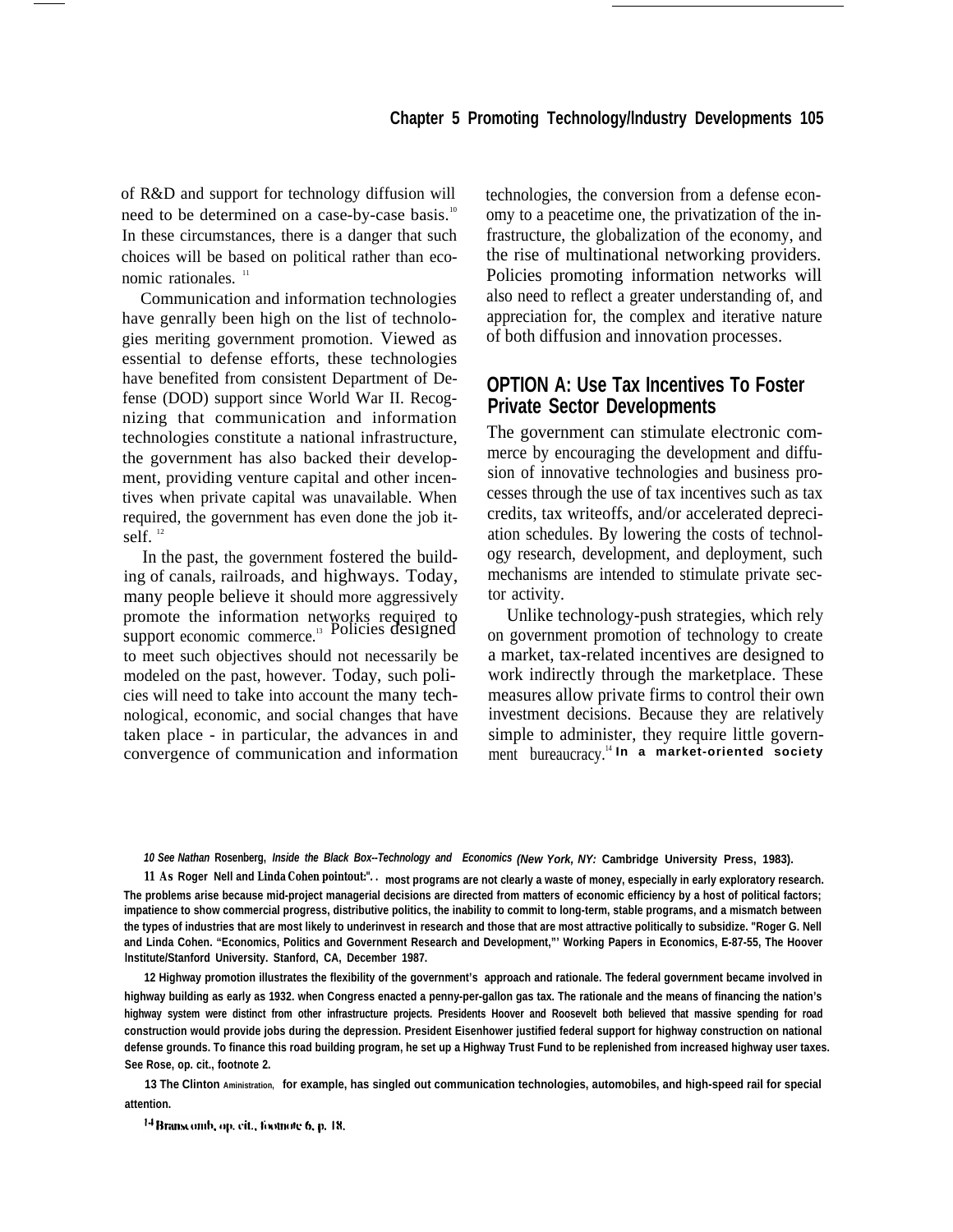such as the United States, this approach has proven especially popular. In some other countries, however, it is much less in vogue.<sup>15</sup>

Preferential tax treatment to subsidize private sector R&D was first provided for in 1981 with the passage of the Economic Recovery Tax Act of 1981.16 As described in the 1981 House Report 4242, this tax credit was intended to "reverse [a] decline in research spending by industry" as well as "to overcome the reluctance of many ongoing companies to bear the significant costs of staffing and supplies, and certain expenses such as computer charges, which must be incurred to initiate or expand research programs in trade or business." <sup>17</sup> In addition to the tax credit, the Economic Recovery Tax Act also created an accelerated cost recovery system for capital expenditures. Unlike tax credits, which are applicable to all aspects of R&D, accelerated cost recovery is limited to capital expenses alone.<sup>18</sup>

Today, firms can receive a credit of 13.2 percent (or a 20-percent credit, 50 percent of which is treated as taxable) for the excess of R&D over the base amount for that year. <sup>19</sup>The cost to government constitutes a relatively small proportion of total federal R&D funding. (For one estimate of this cost see table 5-1.) Few begrudge these expenditures, and many have called for an increase in the amount.<sup>20</sup> Tax incentives also have the support of the Clinton Administration, which has announced that it plans to implement a permanent R&D tax credit, selective investment-tax credits, modification of capital gains taxation, and similar macroeconomic incentives.<sup>21</sup>

Notwithstanding the popularity of tax incentives, there is no definitive evidence to show that they have had their intended effect.<sup>22</sup> Although most analysts agree that R&D spending increased after 1981, this increase is not necessarily attributable to tax incentives alone.<sup>23</sup> For example, some analysts have argued that, instead of undertaking new areas of research and development, businesses merely shifted their focus to take better advantage of government incentives. Measuring the impact of tax incentives on innovation itself is also extremely difficult. Innovation is multidimensional, depending for its success on a wide range of inputs such as management structure, quality control, marketing strategy, and the level of employee creativity. <sup>24</sup>Weighing any benefits against the cost of employing this approach is also

<sup>20</sup> Committee on Technology Policy Options in a Global Economy, *Mastering a New Role: Shaping Technology Policy for National Economic Performance* (Washington, DC: National Academy Press, 1993).

2 1 Ibid.

22 The four major time series studies that have examined the impact of tax incentives conclude that there has been a significant benefit. " the other hand, this conclusion is at odds with studies that focus at the microeconomic level. Ibid., p. 20.

 $23$  Ibid

<sup>&</sup>lt;sup>15</sup> See Dennis Patrick Leyden and Albert N. Link, "Tax Policies Affecting R&D: An International Comparison," *Technovation*, vol.13, No. 1, 1993, pp. 17-25.

<sup>16</sup> Cohen and Nell, op. cit., footnote 4, p. 12.

<sup>17</sup> See U.S. Department of Commerce, Office of Technology Policy, "Analysis of the Research Tax Credit," Mimeo., Apr. 6, 1990. 18 See Leyden and Link, op. cit., footnote 15.

<sup>19</sup> Committee on Technology Policy Options in a Global Economy, Prospering inaGlobal Economy: Mastering a New Role (Washington, *DC:* National Academy Press, 1993).

<sup>24</sup> Innovation is not a linear process; rather, it is an (ingoing process that entails a number of feedback loops. As described by Dominique Foray: "... the diffusion process itself is fundamentally dynamic and will generate, via a series of mechanisms, the continual improvement of the given technology." Dominique Foray and Christopher Freeman, *Technology and the Wealthof Nations: The Dynamics of Constructed Ad*vantage(London, UK. Pinter Publishers, 1993), p. 3. See also, OECD, The Technology/Economic Program, *Technology and the Economy*: The *Key Re/alionshlps* (Paris, France: OECD, 1992). esp. ch. 2, '"Technology Diffusion."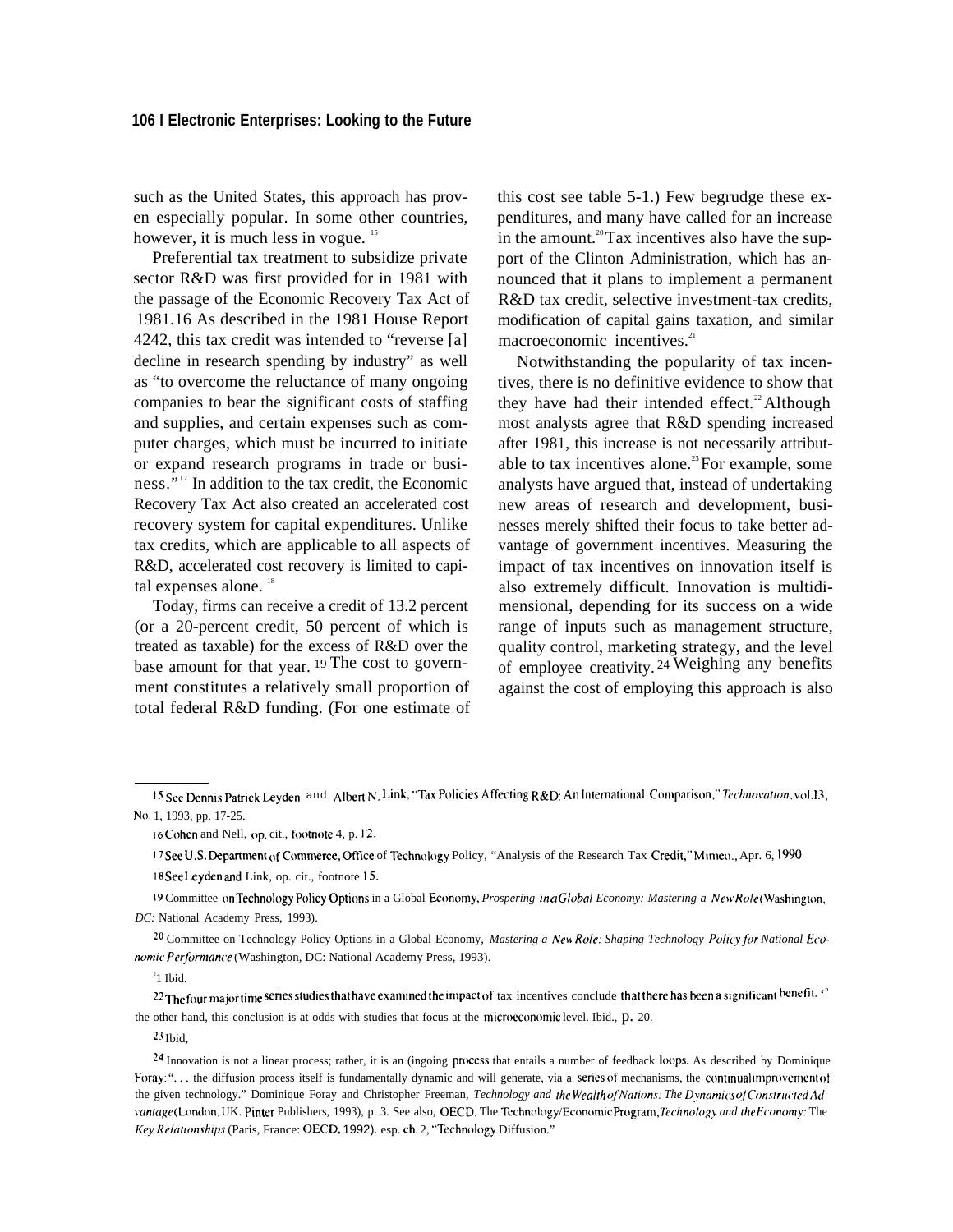problematic because the total cost of such programs is similarly subject to debate.<sup>25</sup>

Tax incentives to encourage the diffusion of networking technologies for electronic commerce might well be designed to play a more decisive and definitive role. Whether or not diffusion and innovative changes occur depends as much on the ability of an organization to '\*absorb" change as it does on the nature and quality of the technology to be deployed. Firms are likely to absorb more if investments in intangibles—such as in-house R&D, worker training, patents, and software development—match investments in capital equipment.<sup>26</sup>Thus, the government might enhance the overall benefits to be derived from tax credits if it were to incorporate intangible investments in its tax-related provisions to a greater extent. $27$ 

Such a policy would be particularly beneficial to small firms that generally are less able to respond positively to technology change. Over the long term, the national economy will also benefit from increased productivity. American firms are often less apt to invest in intangibles, especially workforce training, than are firms in other countries. Thus, in a comprehensive survey of the use of computerized automation in metal-working industries, it was found that, in 84 percent of the cases examined, workers were not given any train-

| Year | Outlay equivalent of<br>federal tax credit | Revenue loss |
|------|--------------------------------------------|--------------|
| 1981 | 220                                        | 16           |
| 982  | 640                                        | 415          |
| 983  | 696                                        | 590          |
| 984  | 3106                                       | ,276         |
| 985  | 2,179                                      | .493         |
| 986  | 2004                                       | 594          |
| 1987 | 2,300                                      | 1 580        |
| 1988 | 1,020                                      | 740          |
| 1989 | 1,255                                      | 903          |
| 1990 | 1,233                                      | 846          |
| 1991 | 1,220                                      | 839          |

TARLE 5-1: The Federal R&D Tay Credit

SOURCE Science and Engineering indicators-1991 p 334

ing to upgrade their skills.<sup>28</sup> Yet studies show that such investments can yield five times the benefits from deploying new technology.<sup>29</sup>

## **OPTION B: Encourage Private Sector Activity by Providing Grants and Loans**

The government can also provide financial incentives through grants and loans to the private sector. This option is very much in keeping with the recent shift in technology policy to favor research and development that aims to support commercial

<sup>&</sup>lt;sup>25</sup> For some of these differences, see U.S. General Accounting Office, *Tax Policy and Administration: The Research Tax Credit Has Stimu*lated Some Additional Research Spending (Washington, DC: The U.S. Government Printing Office, 1989), as compared with J.J. Cordes, "Tax Incentives and R&D Spending A Review of the Evidence, Research Policy, vol. 19, 1989, pp. 119-133.

 $^{26}$ As described in a recent OECD analysis "If the full value of investments in new equipment is to be gained, then physical and intangible in\ estment should be closely I inked. In-firm training and investments in the reorganization of work and in software should accompany physical investment at the firm level, to ensure that equipment is used effectively and that the productivity potential of the equipment is reaped." OECD, op. cit.. footnote  $24$ , p.  $119$ .

<sup>&</sup>lt;sup>27</sup> According to the OECD " $\ldots$  a number of countries are now looking carefully at training incentives and incentives to mprove human: resource management. In some cases, incentives have been introduced to widen firm-based training. Most other expenditures on intangibles (organizational costs, engineering, and marketing) can be deducted from taxable income as they are Incurred, and they are now favored  $[\sim]$  er physical investment. However, as firm strategies give more emphasis to a whole range of intangibles, the question of whether the balance of government policy investment incentives and disincentives is correct must be addressed." I hid., p. 133.

<sup>&</sup>lt;sup>28</sup> M. R. Kelly and H. Brooks, The State of Computerized Automation in U.S. Manufacturing (Cambridge, MA: Harvard University Press, 1988).

<sup>&</sup>lt;sup>29</sup> OECD, op. cit., footnote 24, p. 129.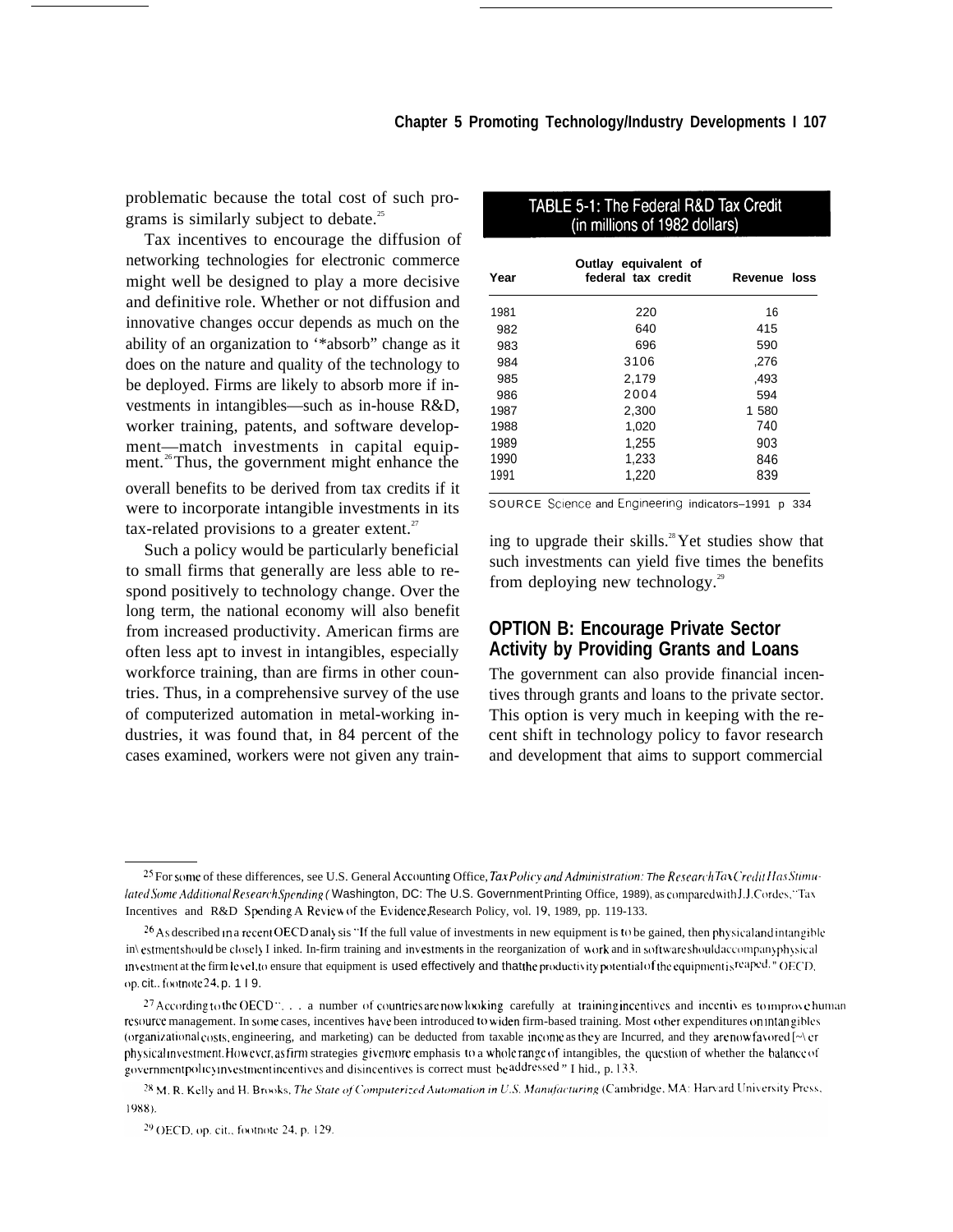needs. Like tax incentives, it relies for the most part on "demand-pull" rather than "technologypush" to achieve its ends; in many cases, it is the private sector that initiates, and the government that responds to, funding proposals.<sup>30</sup>To assure an appropriate balance between public and private sector goals, financing is provided on a matching basis.

The Advanced Technologies Program (ATP), administered through the National Institute for Standards and Technology (NIST), provides a good example of this type of research arrangement. ATP, which was established by the 1988 Omnibus Trade and Competitiveness Act, provides small grants to companies or groups of companies to undertake "high-risk, high-return research on precompetitive, generic technologies" that have a good chance of being commercialized. Proposals are generated by the private sector. In evaluating proposals, NIST favors neither specific industries nor technologies; instead, it evaluates projects on the basis of whether or not they are technically superior and show business promise.<sup>31</sup> However, in the projects funded to date, there has been a clear bias in support of proposals from "high-tech" industries such a microelectronics, superconducting materials, and biotechnology .32

The ATP has had a promising start. However, it has not yet demonstrated whether or not the highrisk projects will have enough upstream support to successfully make it to market. One possible constraint may be a lack of funding.<sup>33</sup>To date, ATP funding has been increased from \$10 mill ion in fiscal year 1990 to \$68.9 million in fiscal year 1993.34 However, had Congress enacted the NIST authorization bill for fiscal year 1994, the program would have received \$1.5 billion over a 5-year period. <sup>35</sup>

The Technology Reinvestment Program (TRP), while similar to ATP, is more technology directed. Its aim is to  $\bullet$  'stimulate the transition to a growing, integrated national industrial capability which provides the most advanced, affordable, military systems and the most competitive commercial products." Although supported by five departments and agencies, TRP is administered through the Advanced Research Projects Agency (ARPA), formerly the Defense Advanced Research Projects Agency (DARPA).<sup>36</sup>TRP's focus is dual-use technologies, but the criteria for project selection

<sup>30</sup> Describing this rationale, Branscomb and Parker note: "In a well-designed program there should be an industry role inchoosing, executing and funding projects. Since it is industry that has the ultimate responsibility to bring a technical product to fruition, any program that is to succeed in helping industry must be oriented toward industry needs. There is no more effective way to do this than to have industry's input into the decisions that determine the choice of projects." See Lewis M. Branscomb and George Parker, "Funding Civilian and Dual-Use Industrial Technology," in Branscomb, op. cit., footnote 6, p. 79.

<sup>31</sup> Ibid., pp. 82-84.

<sup>32</sup> Cohen and *NoI1,* op. cit., footnote 6, p. 2.

<sup>&</sup>lt;sup>33</sup>As assessed by the Committee on Science, Engineering, and Public Policy: "The ATP program has had a promising start. It isnot possible,

at this early stage, to determine the program's success; nor should congressional or executive branch pol icymakers expect to see immediate, dramatic results. The panel has concluded, however, that the ATP's budget in the past has been insufficient to have a significant impact on U.S. technology commercialization efforts." Committee on Science, Engineering, and Public Policy, *The Government Role in Civilian Technology*: *Building a New Alliance* (Washington, DC: National Academy Press, 1992).

*<sup>34</sup>* Committee on Technology Policy Options in a Global Economy, *Mastering a New Role: Shaping Technology Policy for National Economic Performance*, op. cit., footnote 20, p. I 06.

<sup>35</sup> Ibid., p. 107.

<sup>&</sup>lt;sup>36</sup>These agencies include the Departments of Defense, Commerce, and Energy, as well as the National Science Foundation and the National Aeronautics and Space Administration. In addition to the technology development programs within TRP (which receive 45 percent of all funds), there are programs for technology deployment (which receive 45 percent of all funds), and manufacturing education and training (which receive 10 percent of all funds).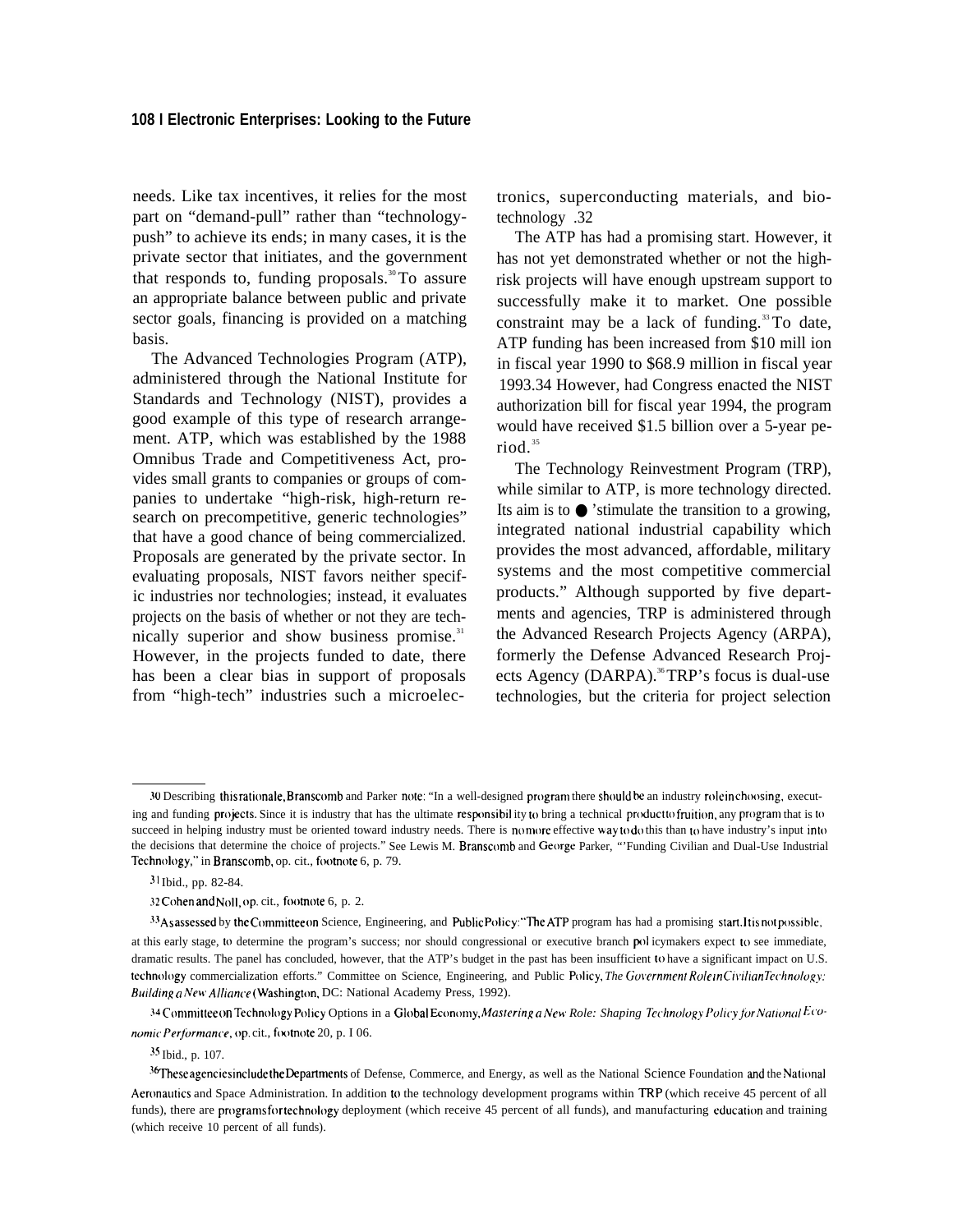are flexible and in keeping with DARPA's well known and highly commended style of project management.<sup>37</sup>Projects may be joint commercial-military in nature, or they may focus on private technology development and/or engineering education. In all cases, participants are required to contribute 50 percent of the costs. In fiscal year 1993, the TRP received funds totaling \$472 million. President Clinton has announced his intention to increase funding to \$600 million for fiscal year 1994.

There are a number of advantages to programs that encourage greater private sector participation in the funding, selection, and execution of research and development tasks. Studies have shown, for example, that research and development is more likely to enhance economic growth and productivity when businesses, themselves, play a major role.<sup>38</sup>This is not surprising because R&D is an intangible investment; when businesses conduct R&D, they have greater capacity to innovate and absorb technological advances.<sup>39</sup> A greater role for business is also called for, insofar as R&D is intended primarily to achieve a commercial goal. As the history of U.S. government technology policy makes clear, the federal government has a poor record of anticipating which technologies are 1ikel y to become commercial Successes .x)

One aspect of these programs that merits greater scrutiny, however, are the provisions for intellectual property rights. Unlike previous government R&D programs, which provided that the results remain in the public domain, many new programs transfer all of the intellectual property rights to the participating businesses.<sup>41</sup>This trend may be counterproductive. One of the reasons why government invests in R&D is to reap the gains that result from "knowledge spillovers." The gains may be less, however, if the knowledge generated by  $R&D$  is kept proprietary.<sup>42</sup> Establishing intellectual property rights is especially important in the development of networking technologies. These rules will not only have an impact on firms doing research; they may also have a negative affect on standardization and network interoperability.<sup>43</sup>

#### **OPTION C: Stimulate the Market by Leveraging Procurement Powers -**

Government procurement combines the effects of "technology push" and "demand pull." Because the federal government is one of the largest purchasers of both communication and information technologies, it has considerable leverage in these markets. Using this leverage, the government can influence the design, development, and deployment of technologies to support electronic com-

<sup>&</sup>lt;sup>37D</sup> A R PA was establ i shed with in the Department of Defense in 1958 in response to the Sputnik Crisis. Its goal was to foster "advanced" project\ essential to the Defense Department's responsibilities in the field of basic and applied research and development which pertains to w caponssystems and military projects. " As described by John Alic et al,: "DARPA is unique within the Defense Department in that it has a minimum of administrative layering and gives Its program managers wide discretion to support technologies the> consider promising. It operate's no I aboratories of its own, and unti I1987 didnot e\ en have the ability to execute i ts own contracts, relying instead on the sin-\ ices to act as its contracting agents." Alicet al., op. cit., footnote 6, p. 138.

<sup>38</sup> See OECD, op. cit., footnote 24, p. 127.

 $39$  Ibid, see also Mow ery and Rosenberg, op. cit., footnote  $3$ .

 $^{40}$ Cohen and NoII, op. cit., footnote 4.

<sup>41</sup> Using the Advanced Technology Program as an example, Cohen and Nollpointout: "ATT originally emphasized 'generic Pre-c(~n~P'tl tive' research. ho $\|\mathbf{c}\|$  c\ er, the emphasis 1\$ now on 'high risk' research. In line with its competitiveness angle, ATP keeps the details of its projects proprietary. Any resulting patents are owned by participating companies, although the government retains '-march-[ n-rights"' (i.e., It can take awaypatents if the contractor fails to commercialize the technology within a specified period of time) and can require the contractor to license its new technology ." Cohen and Nol 1, op. c it., footnote 6, p. 3.

<sup>47</sup> Ihld.

<sup>&</sup>lt;sup>43</sup> Joseph Farrell. "Standardization and Intellectual Property," Hoover Institute Working Paper No. ED-89-25, August 1989.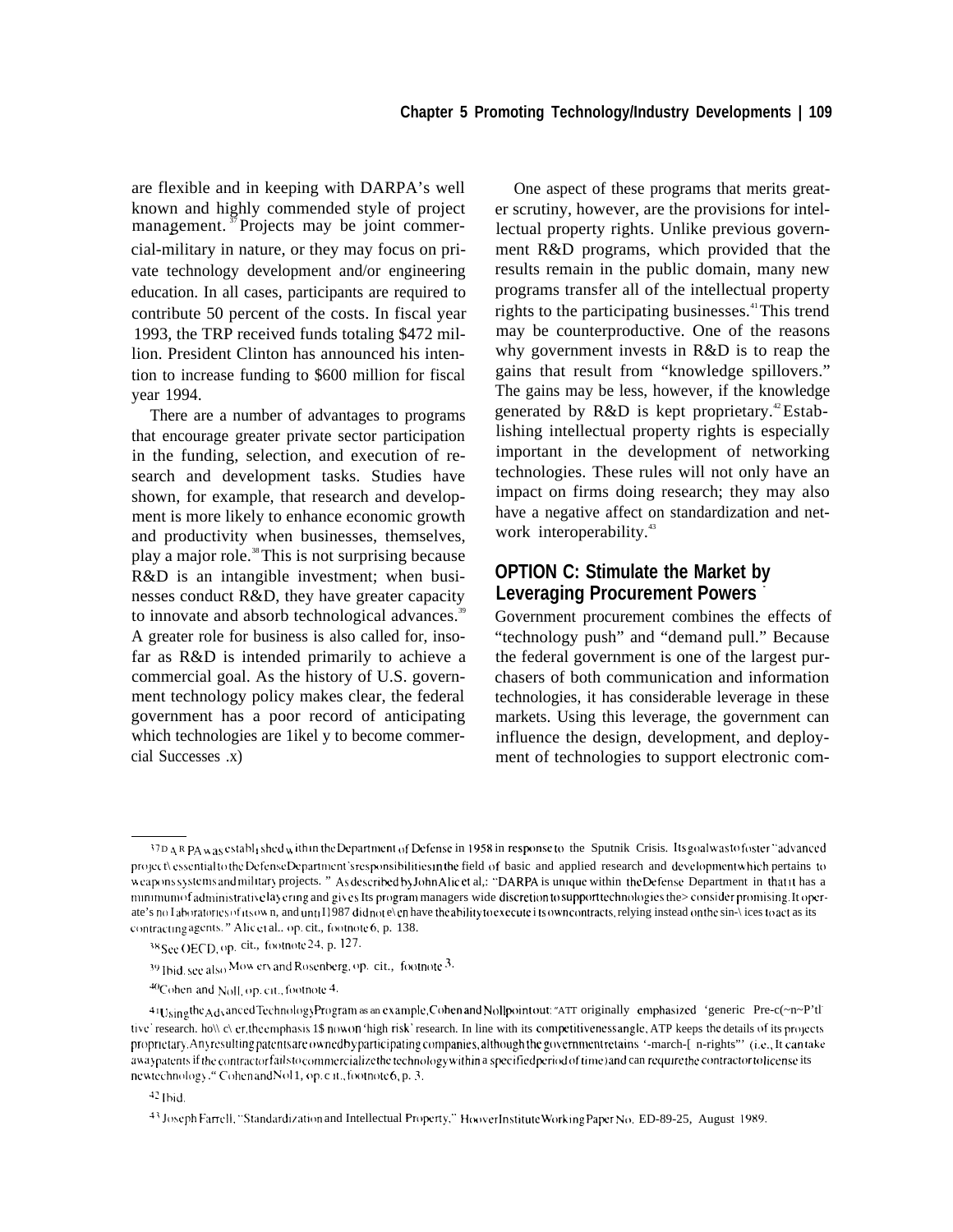merce, The government's demand can have an impact either directly, through the creation of new products and industries, or indirectly, through the knowledge spillovers that occur when new products and processes are more widely diffused throughout the economy.<sup>44</sup>

The impact of government procurement on the development and evolution of communication and information technologies has been greatest in the area of defense. It was, in fact, to meet its wartime needs that the federal government first turned to the private sector to develop technology.<sup> $45$ </sup>Mirroring defense needs, funding was concentrated in specific industries, such as aircraft and missiles (50 percent) and electrical equipment (25 percent ). This allocation favored communication and information technologies, which account for almost the entire electrical equipment category.%

Leveraging DOD's procurement power has proved especially effective in the case of new and rapidly advancing communication technologies. *47 Had emerging businesses not been able to* count on the DOD for a large, guaranteed market, many industries would have been unable to rally

the sizable investments required to develop such state-of-the-art technologies as early satellites, computers, and semiconductor chips. 48 Having a large market in the early stages of product development may also have helped to lower the barriers to entry, increasing competition and allowing many small and innovative companies to share in the defense contracting market.<sup>49</sup>Knowledge spillovers were also greatest in the earliest stages of technology development when military and civilian needs overlapped.

With the shift in the focus of national priorities from security to economic competitiveness, defense procurement has become an increasingly inadequate mechanism for promoting communication and information technologies. As these technologies have matured, civil and defense applications have diverged. Greater tradeoffs between them are now required and there are fewer knowledge spillovers. Moreover, high-risk, advanced technologies—the area of development in which DOD has excelled the most-do not constitute a major barrier to the evolution of electronic commerce. There is, however, a need for more

46 Recently, however, there has been a shift from public sector funding to private sector funding of these technologies. Ibid., p.137.

<sup>44</sup> Cohen and Noll, op. cit., footnote 4, p.16.

<sup>&</sup>lt;sup>45</sup>As Mowery and Rosenberg point out, until 1940, most government research and development was carried out by *the civil service* in agencies such as the National Bureau of Standards, the Department of Health Services, or by state institutions financed by federal grants such as agricultural experiment stations. Op. cit., footnote 3, p. I 23.

<sup>47</sup> See Alic et al., op. cit., footnote 6.

<sup>&</sup>lt;sup>48</sup> Describing the case of integrated circuitry, Mowery and Rosenberg note: "The large procurement needs of the military and NASA and the increasing concern with the importance of miniaturization were vital in the early years of new product development in electronics. The Signal Corps was the largest military purchaser of semiconductors in the early and mid  $1950s...$  In the first year of integrated circuit production, the federal government purchased the entire \$4 million of output. It remained the largest buyer for the first 5 years, although the government share declined rapidly. . . . By the end of the I %0s, the rapidly growing computer industry displaced the military as the largest end user market for integrated circuits. " Mowery and Rosenberg, op. cit., footnote 3, p. 145. See also, Richard R. Nelson (cd.), *Government and Technical Progress: A* ~'rc~,~.s-ltl~lli.sir? Analysis (Elmsford, NY: Pergamon Press, 1982); and Kenneth Flamm, *Creating the Computer: Government, Industry, and HighTechnology* (Washington, DC: Brookings Institution, 1988).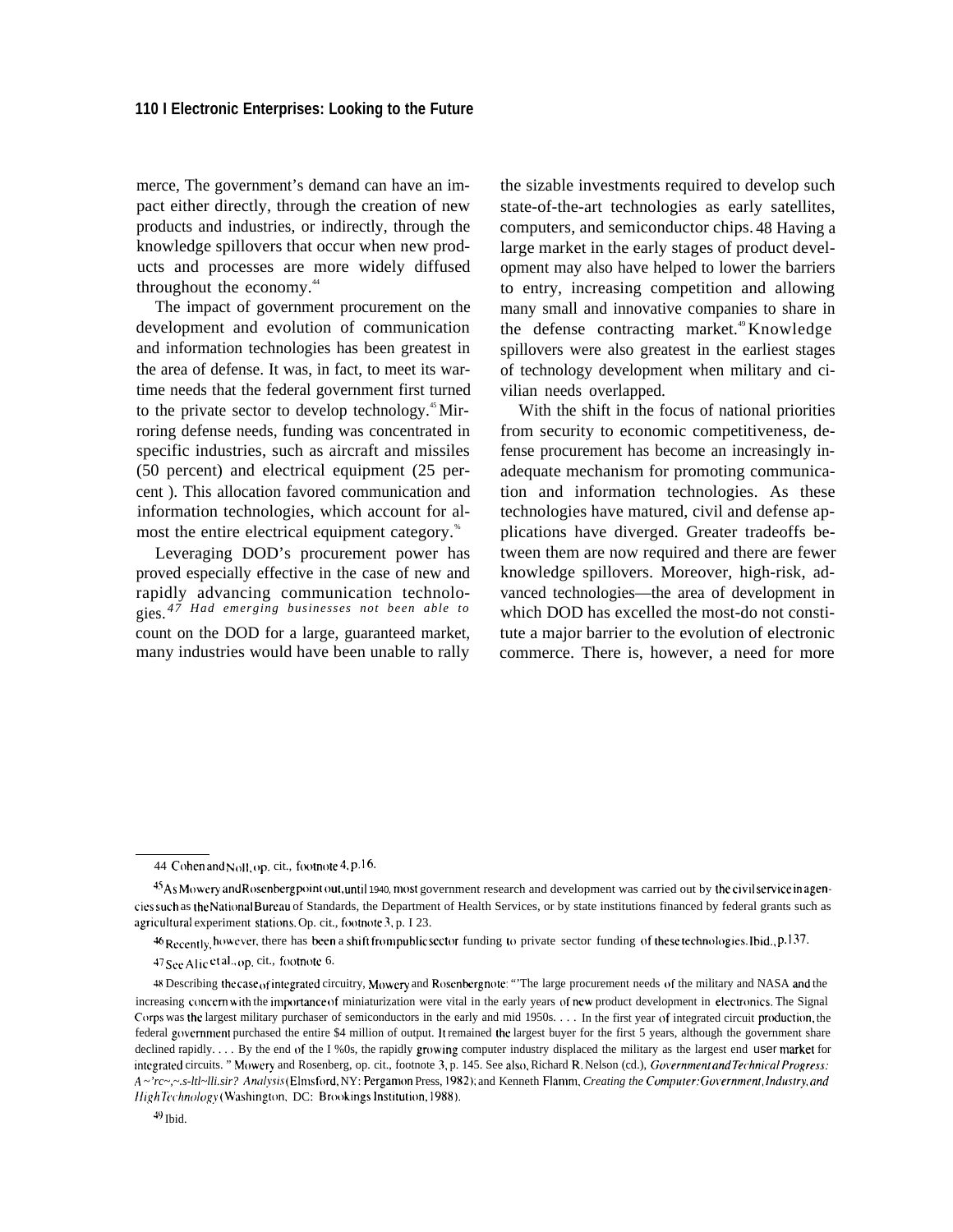rapid and effective technology diffusion within commercial settings. In this area, DOD's record is not particularly strong.<sup>50</sup>

This is not to say that DOD has no role to play in the promotion of electronic commerce. As a major government buyer, DOD can lead the way in using networking technologies for both product development and commercial exchange. Within DOD, efforts are already underway to promote a commercial infrastructure to support electronic commerce through the Continuous Acquisition and Life-Cycle Support (CALS) initiative. Originally fashioned to provide DOD computer-aided logistical support, this effort has recently been expanded and reconceived as a technical, standardsbased platform to support enterprise integration <sup>51</sup>Linking DOD to its and electronic commerce . suppliers and its suppliers to one another, CALS fits well into the technology policy shift from defense to dual-use technologies.<sup>52</sup>

In like fashion, the General Services Administ ration (GSA), which is responsible for \$10 billion in annual purchases, can take advantage of networking technologies to enhance its procurement process. Network technologies for electronic commerce are coming on line at the precise moment when many people are proposing new ways to restructure GSA's procurement operations. Just as many businesses are using networking technologies to help them reengineer for higher performance, GSA could employ these technologies as a catalyst for organizational change, $53$ 

#### **OPTION D: Directly Fund, Develop, and/or Provide Needed Technologies and Technology-Related Services**

Government can also help to stimulate electronic commerce using a "technology-push" strategy. Although such an approach was common in the past, it is likely to be less applicable in the future. There is no longer a single communication "network" to support. Instead, networks are comprised of a variety of converging digital technologies that are being unbundled and repackaged for sale by a wide variety of competing industry players. As past experience indicates, when widespread diffusion and continuing innovation are the goal, a technology-push strategy will not suffice. However, with these limitations in mind, such an

 $^{50}$ Asdescribed by John Al Ic "Defense's way of doing business provides little guidance for coping with the pressures of the new international economy. Defense technologies take their cues from government "requirements, not from a competitive market. DoD emphasizes functional performance objectives over schedule and cost; one consequence is that it spends five times more on R&D, as a fraction of total system costs, than commercialfirms do. Major defense projects extend over a decade or more, much longer than in civilian industry. Defense programs tend to followa' pipeline' progression, in which a separately funded and managed R&D phase precedes production. In contrast, commercial businesses are constantly improving their products, pursuing R&D in parallel with production and feed in new technology incrementally." Al ic et al., op. cit., footnote  $6$ , p. I  $7$ .

 $51 A<sub>S</sub>$  described in the CALS Strategic Plan:"  $\cdot$  official definitions of CALS have had a difficult time keeping up with 'CALS, the concept." Initially, about 1985, CALS focused on logistics as computer-aided logistics support." Over time, CALS technologies were extended to include w capons acquisition sy stems, so that by 1988 CALS came to be defined as a "computer-aided acquisition and logistics support." Later, when design processes were included together with weapon systems production and support processes, giving rise to the discipline of concurrent ~n ~1 ncerlng< ('A [2S ~ as r~narll~d CA [.S CE, Most *r~ccn[ly, ('ALS has been redefined as* '"conlpu[er-aided acqu Islt](m and l{)glstics suppwt" to talc into account ad\ ances in other information technologies, such as electronic data interchange. DOD, "CALS Strategic Plan, " Final Coordination Draft, Oct. 28, 1993.

 $^{52}$ As described by Brian Kahin "CALS encompasses a broad set of standards development activities undertaken in conjunction with NIST and the private sector. CA LS seeks to de\ clop dual-use standards that will enable DOD to build on the civilian technology base wh ile imple menting a DO D-W ideplatform for automating weapons design, procurement, deployment, and maintenance. Thus CALS supports integration between the defense economy and the civilian economy, between DOD and its contractors (and subcontractors), and among the fragmented and hureaucratized procurement and logistics offices within the different services of the United States military." Brian Kahin. "Information Technology and Information Infrastructure, " In Branscomb, op. cit.. footnote 6, pp. 141-142.

 ${}^{51}$ For a discussion of GSA'\ role in procurement and its use of information technologies, see U.S. Congress, Office of Technology Assessnient, Making GovernmentWork: Electronic De/II ery ()/Federal Services, OTA -TCT-578 (Washington. DC U.S. Government Printing office, September I 993).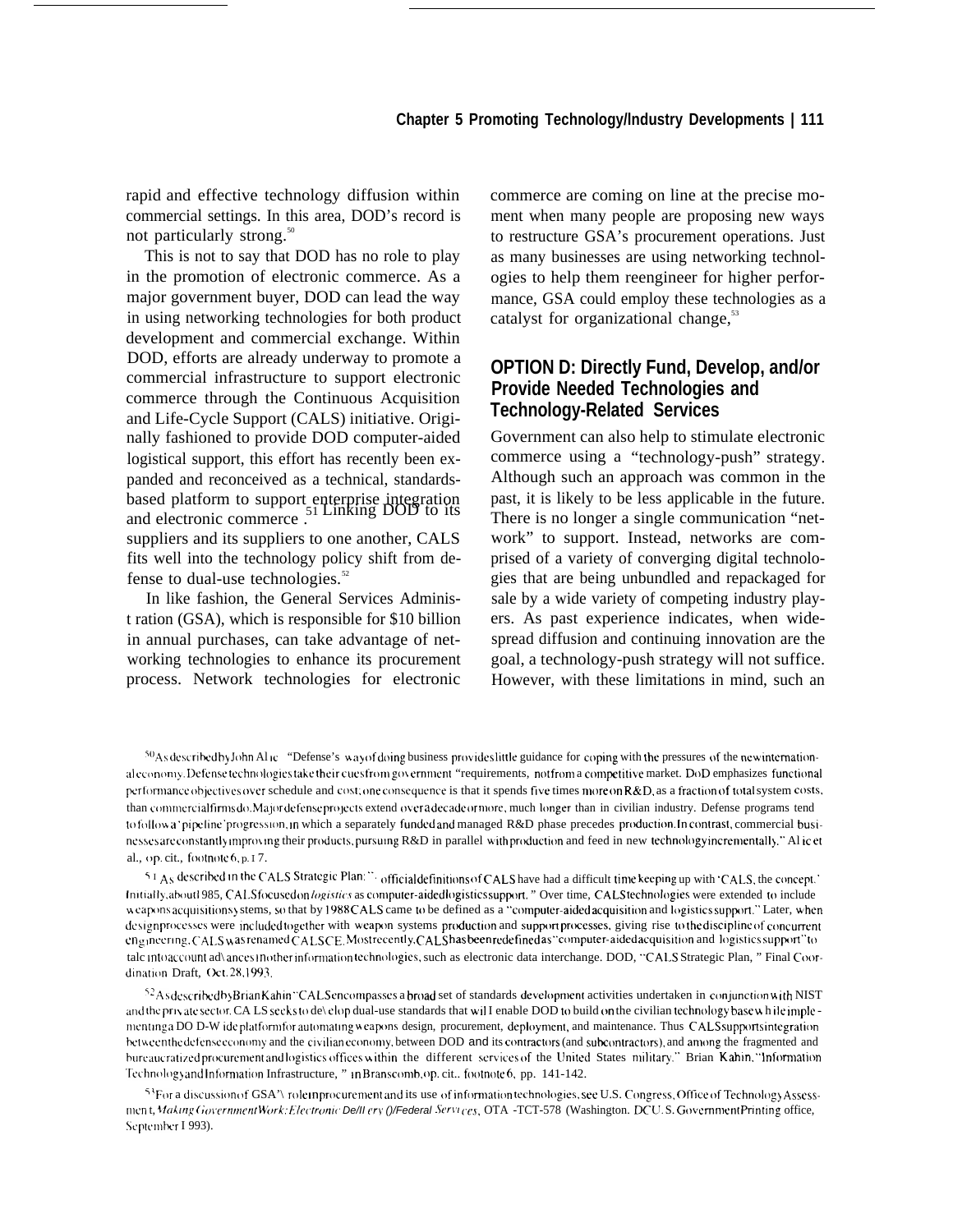approach can serve to "prime" the development and deployment processes at the outset, demonstrate the viability of new technologies and applications, and meet social needs for which a market is unlikely to develop.

Technology-push strategies are generally mission oriented and often closely linked to the agencies charged with executing a specific goal. Thus, the goal of fuel efficiency is associated with the Department of Energy, space exploration with the National Aeronautical and Space Administration (NASA), and weapons production with DOD. In contrast, because communication and information technologies are used to support so many different kinds of activities, a number of agencies have supported their development. These include NIST, the National Science Foundation (NSF), NASA, ARPA, several government laboratories, the National Library of Medicine (NLM), and more recently the National Telecommunications and Information Administration. With the recent emphasis on competitiveness issues and defense conversion, however, many now look to ARPA to play a lead role.<sup>54</sup>This tendency will likely be even more pronounced in the case of electronic commerce because ARPA has strong programs to support the development of both networking and manufacturing technologies.

One ARPA-originated program that is often held up as a model for "technology-push" strategies is the Internet (previously ARPANET). Although government provided the initial funding, the private sector will be able to assume more of this responsibility as the network gains critical mass. While clearly a model of success, the case of the Internet also points to some policy issues that can be associated with technology-push strategies.

The Internet is a global computer network that provides technical compatibility and transparent connectivity based on a widely used suite of protocols-TCP/IP<sup>55</sup> (see box 4-5 in chapter 4). It is currently comprised of approximately 5,000 networks to which 500,000" computers are connected. <sup>56</sup>Originally funded through ARPA, and later NSF, to support defense communication and research, the Internet today serves as a worldwide communication network that provides a platform for the del ivery of a wide range of services, a number of which are now being provided on a commercial basis.

As the only nonproprietary global network capable of providing technical compatibility and transparent connectivity, the Internet rapidly grew in size. By the late 1980s, the university market had reached a saturation level and commercial de-

 $54$ For a detailed description of the history and activities of ARPA, see "ARPA: A Dual-Use Agency," in ()TA, Defense Conversion, op. cit., footnote 7. Describing ARPA's growing popularity, the OTA report notes: "ARPA's reputation for successfully identifying and supporting risky technologies with significant king-term benefits has led some people to suggest that the agency be given broader purview over technology development, While some proposals have called for removing ARPA from DOD and giving it a civilianmission mosthave pushed for a more explicit broadening of ARPA's dual-use responsibility while keeping it within DOD. . . . The 1993Defense Authorization Act also expressed a sense of the Congress that DARPA be renamed ARPA, with responsibility for research ing innovative technologies applicable to both dual-use and military missions, and for supporting development of a national technology base. President Clinton implemented the first portion of this recommendation, renaming the agency ARPA in March 1993." p. 142.

<sup>55</sup>As described by Brian Kahln: "The Internet is defined functionally rather than institutionally, It Is the set of interconnected networks that support the interoperation of three basic functions: remotelog-in, electronic mail, and file transfer. It is not limited to TCP 1P networks, networks supporting 0S1 or other protocols are part of the Internet if they interoperate with the predominant TCP 1P Internetthrough protocolconversion," Brian Kahin, "In nformation Technology and Information Infrastructure," ch. 5, in Branscomb, op. cit., footnote 6, pp. 135-167.

<sup>56</sup>See Toni Valovic, Corporate Networks: The Strategic Use (~' Telecommunications (Boston, MA Artech House, Inc., 1992), pp. 116-165. The Internet is organized hierarchically. At the top are the backbone networks, the largest of which ISNSFNET. At the next let'el down are the mid-level network, which support regional connectivity. At the bottom are local networks, based in specific institutions. The Internet authority structure is very loosely coupled. Although each network is responsible for connectivity to the next higher level, administrative decisions are decentralized and individual networks are therefore highly diverse. See Hay Habegger, "Understanding the Technical and Ad]] inistrative Organization of the Internet," Telecommunications, February 1992, pp. 12-13.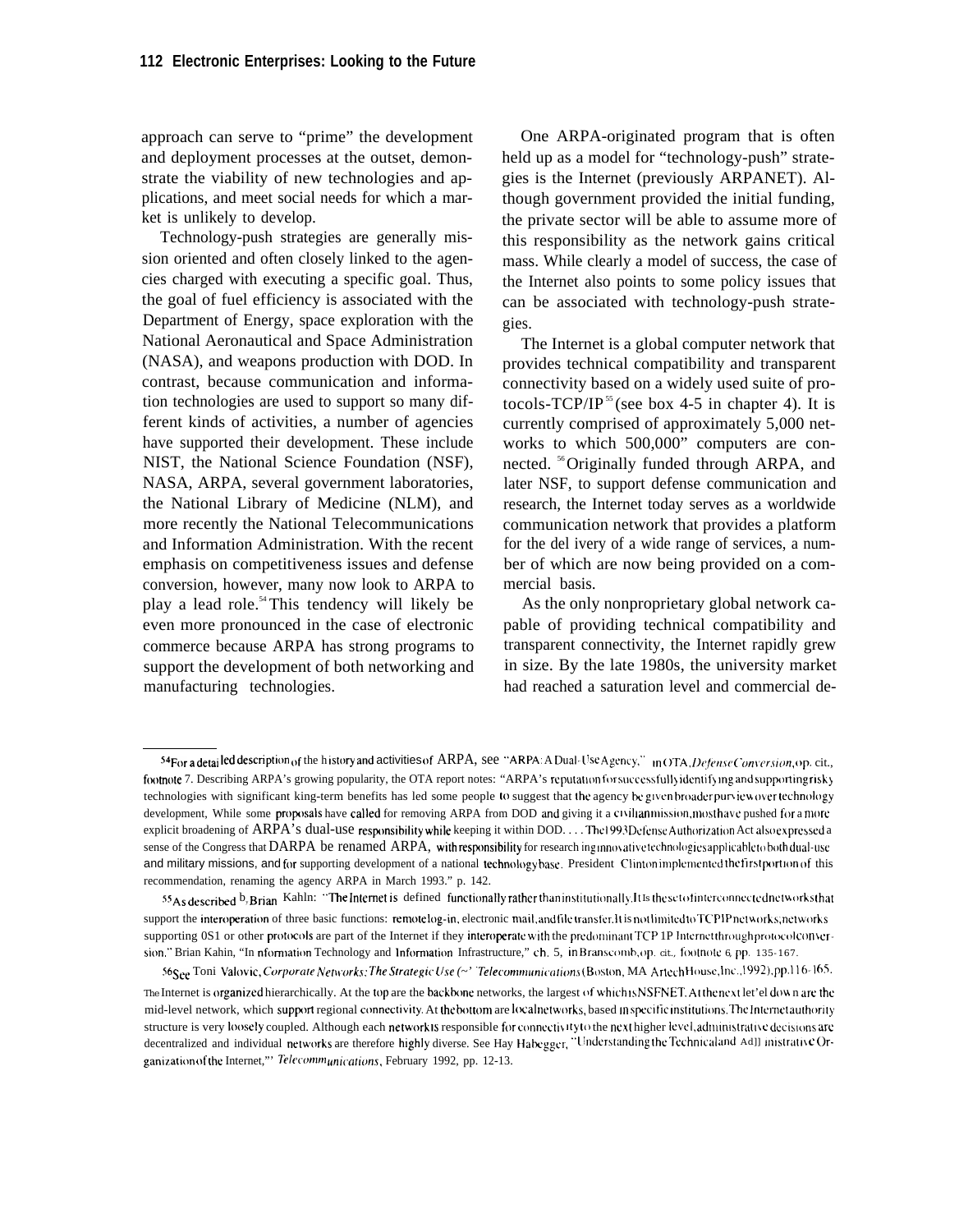mand was on the rise .57 Once demand had reached this critical mass, firms entered the market to meet it.<sup>58</sup> one key player, for example, was Advanced Network Services (ANS)—a nonprofit joint venture between IBM, MCI, and Merit Networks which was established in 1990 to operate the NSF backbone. In May 1991, ANS spun off a for-profit subsidiary, ANS CO+RE Inc., to develop a T3 Internet backbone. The subsidiary would be allowed to sell the excess capacity to commercial users. Equally important, in 1991, Performance Systems International (PSI), BARRNET, CERFnet, and UUNET Technologies (later followed by Sprint) joined together to form the Commercial Internet Exchange Association (CIX) to provide interconnect ion between their commercially oriented services. Today, 60 percent of all registration domain names on the Internet are those of commercial organ izat ions .<sup>59</sup>

While allowing the government to reduce the level of its financial support, commercialization of the Internet also raises a number of issues. For example, some people in the research community began to protest that their networking costs were likel y to increase. Others were alarmed that the decentralized, collegial structure. which has characterized the administration of the Internet, could not survive in a commercial environment. They questioned how researchers' needs for openness and accessibility would be traded off against business needs for data security, and whether—in a cost-based, commercial environment—significant emphasis would be placed on deploying the most advanced, cutting-edge technologies.<sup>60</sup>

The commercialization of the Internet also raises a number of regulatory issues. Because the Internet now functions as a ubiquitous worldwide data network, decisions must be made about its relationship to other aspects of national communication policy. $^{61}$ Issues will also need to be resolved with respect to the providers of services. Because of ANS's early role in managing the Internet, some have accused NSF of favoritism in its selection of providers. 62 As commercialization makes Internet traffic increasingly more lucrative, competition—and the debate over the rules that govern it—will also become more and more intense.

The Internet experience may prove to be much less transferable than many have surmised. Its rapid growth was due not only to common standards and government support, but also to the

<sup>57</sup>A Iton Hoover, "Scenarios for Internet Commercialization," *Tele({~nln]l~nil{lt/ens,* February 1992, p. 19.

58 Sector di<sup>scuss</sup>tons, Wi<sup>IIiam Schrader anti M itch Kapor, "The Significance and Impact of the Commercial Internet," *Telecommunica*-</sup> *//nons*, February1992, pp. 16-17, Hoover, op. cit., footnote 57, pp. 18- 19; Gary H. Anthes, "Commercial Users Move (into Internet," *Computer-Lto* /d, Nov. 2.5, 1991, p. 50. and Ellen Messmer, "Industry Asks for NREN To Support Commercial Needs, "Network World, Oct. 9, 1991, pp. 4, 47.

'<sup>0</sup> Schraderand Kapor, op. cit., footnote 58, p. 17.

~) see s~l~an Nf ~]drcd and Ml~h;i~] M~[;Il], '.CO1llrllcrcla]lzat]i)n of the lntcmet)NREN. lntr{xiucti(m," *E-/e[lronit"N eni"orking: Research,*  $$ 

 $61As$  described by K0zel "How the more commercialized Internet will be regulated is itself being debated. The Internet has evolved with little regulation other than the good manners implicit m peer pressure and self-policing among equals. This system may not hold up in an era when commercialusers paying for service inevitably have problems that need to be arbitrated. Closely monitored FCC-type regulation is not likely, yetthe need for an authority to resolve such problems is already at hand." Edward R. Kozel, "Commercializing the Internet: Impact on CorporateUsers,"Telecommunications, January 1992, p. I I.

62 Sharon Fisher, "Access Providers: ANS Has Unfair Edge," *CommunicationsWeek, Dec. 23, 1991, p. 5. As Branscomb and Parker have* pointed out, fairness is especially important in mission-oriented research and development. As they note: "In these cases the assumption is usuallymade that the desired activities will ultimately he carried out by the private sector. The justification for such R&D is compensation for externalities the market does not adequately address. The constraint on the appropriateness of federal R&D investments, once Congress has authorized the program, is supplied by standards of effectiveness and fairness." Lewis Branscomb and George Parker, "Funding Civilian and Dual-Use Industrial Technology, In Branscomb, op. cit., footnote 6, p. 68.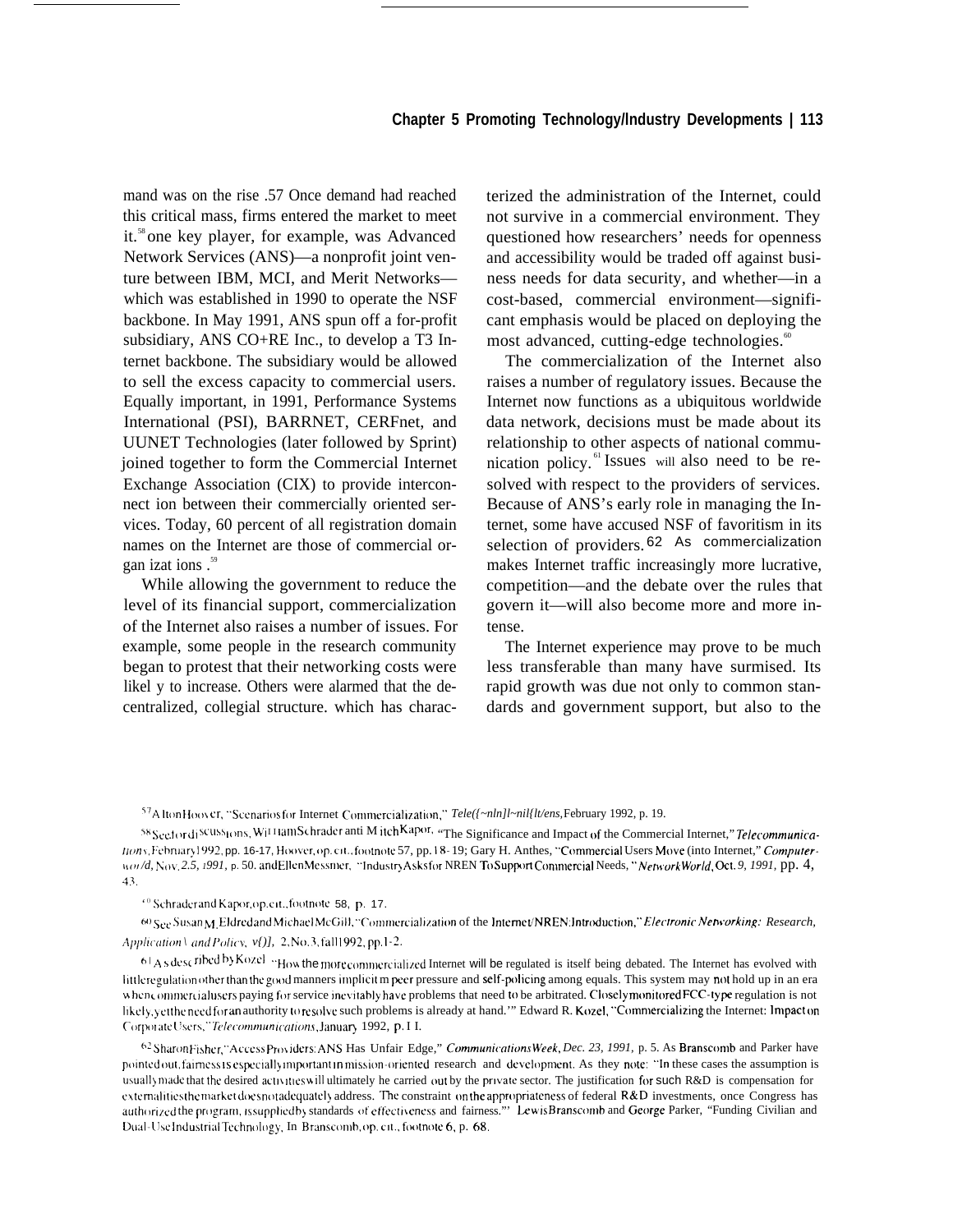unique environment in which it blossomed.<sup>63</sup>The first community of users were highly skilled, technical people who tend to be early adopters of new technologies. These users were also contributors to the design and development of the Internet, an ongoing and innovative process that continues today. Although this factor was probably essential to the Internet's success, it may also be the most difficult aspect of the Internet model to replicate.

Building on its past efforts to promote the Internet, the government is now supporting a number of projects that are designed to develop applications that will run over the Internet or other value- -added networks. Many of these relate to electronic commerce. For example, in 1991, the Air Force initiated a program to develop an electronic procurement system called Government Acquisition Through Electronic Commerce (GATEC). This project is part of a larger ongoing joint effort started in 1989 by DOD and Lawrence Livermore National Laboratory (LLNL) entitled "Electronic Commerce through Electronic Data Interchange (EC/EDI)." <sup>64</sup>

GATEC capitalizes on LLNL's complex systems integration and computer security expertise and successful technology transfer. The technology, now fully deployed and in use with hundreds of vendors at Wright-Patterson Air Force Base, is wholly government-owned and employs the services of seven value-added networks (VANS). It is interesting to note that VANS were used for the convenience of small suppliers who could neither afford the cost of direct Internet access nor handle

its complexity. GATEC's innovative design with off-the-shelf gateways and personal computers permits the exchange of e-mail-based electronic data interchange without regard to the specific hardware and software systems used.

Government may also choose to develop products and services that meet specific social goals to which the market is unlikely to respond. One such project, for example, is the Visible Human Project. This project is funded through the federal High Performance Computing and Communications Program as one of its Grand Challenges. Participants will create an electronic "image library" consisting of three-dimensional images of the male and female body, which will be accessible through computers and computer networks.<sup>65</sup> Over the longer term, it will link the structuralanatomical data depicted by images to the functional-physiological knowledge that exists in text-based databases.

The designers of the Visible Human Project deliberately chose to have the government fund the database development costs in their entirety. Four principles governed this decision: 1 ) medical information is a public good and should be readily accessible; 2) the quality and integrity of NLM's data must be protected at all times; 3) American health professionals should have equal access at equal prices to this information; and 4) to the degree possible, the costs of gaining access should be shared appropriately by the biomedical community. <sup>66</sup> To assure Widespread availability, users

 $63$  Hoover, op. cit., footnote 57.

<sup>64</sup> DOD has invested about \$15 million in the EC/EDI projects over 4 years, with about 20 percent of it having ken spent on the GATEC pilot site.

<sup>65</sup> Inthe first phase, the University of Colorado, under contract, will supply Computerized Tomography (CT), Magnetic Resonance I maging (MRI), and cryosection images of a representative male and female cadaver at an average of one mill imeter intervals. This data will occupy about 70 to 80 CD-ROMs and will I ikely be made available via the Internet. National Library of Medicine, "The Visible Human Project," Fact Sheet, April 1993.

<sup>66</sup> National Library of Medicine, "NLM Policy on Database Pricing," January 1993.